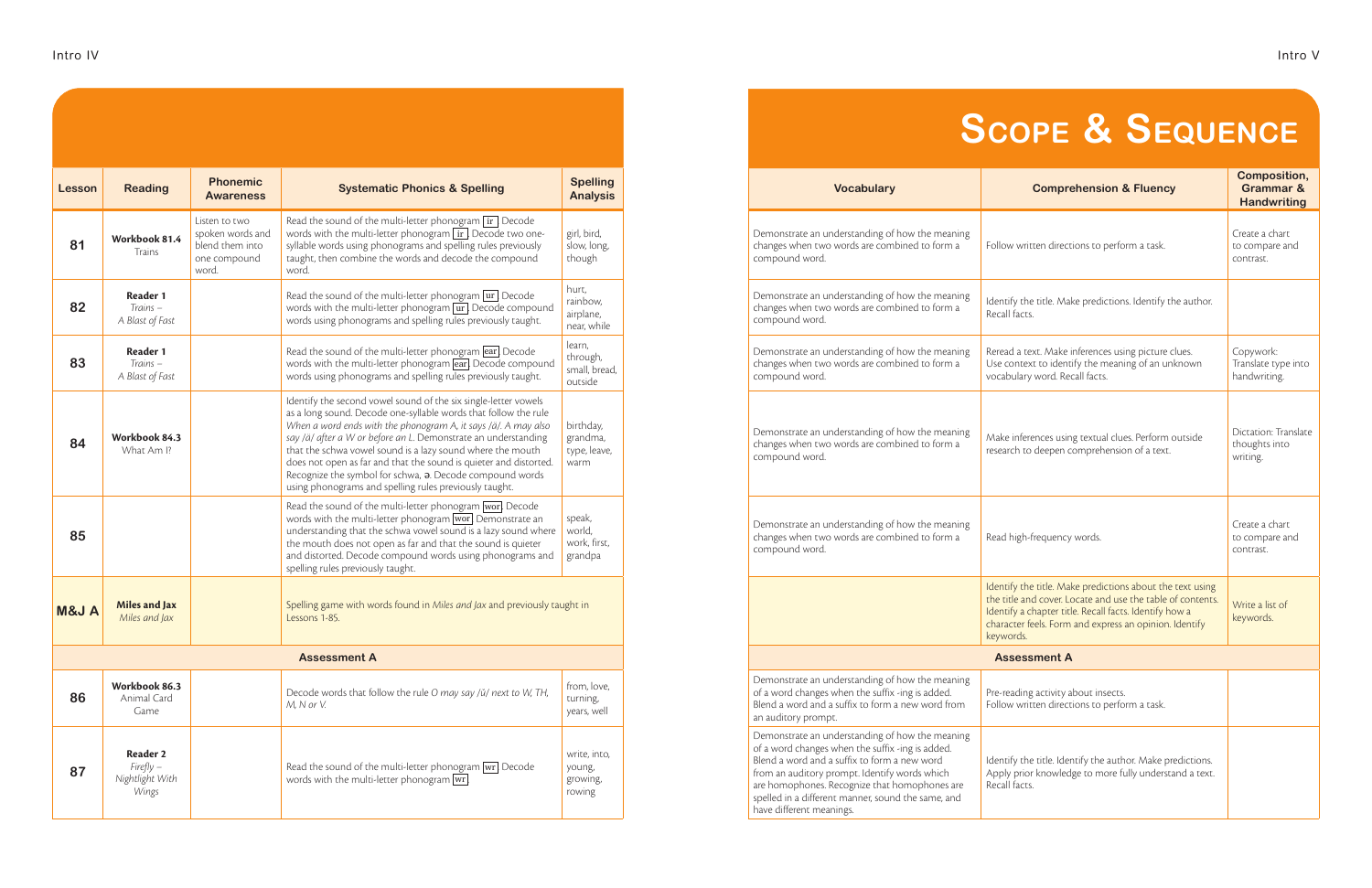| Lesson          | <b>Reading</b>                                                | <b>Phonemic</b><br><b>Awareness</b>                                                                                                                                                             | <b>Systematic Phonics &amp; Spelling</b>                                                                                                                                                                                                                                           | <b>Spelling</b><br><b>Analysis</b>                    |
|-----------------|---------------------------------------------------------------|-------------------------------------------------------------------------------------------------------------------------------------------------------------------------------------------------|------------------------------------------------------------------------------------------------------------------------------------------------------------------------------------------------------------------------------------------------------------------------------------|-------------------------------------------------------|
| 88              | <b>Reader 2</b><br>$Firefly -$<br>Nightlight With<br>Wings    |                                                                                                                                                                                                 | Decode words that follow the rule Double the last consonant<br>when adding a vowel suffix to words ending in one vowel followed<br>by one consonant.                                                                                                                               | running,<br>sitting,<br>earth,<br>count, these        |
| 89              | Workbook 89.2<br>The Farm                                     |                                                                                                                                                                                                 | Decode words that follow the rule Double the last consonant<br>when adding a vowel suffix to words ending in one vowel followed<br>by one consonant. Mark vowels that are saying their long sound<br>with a macron. Mark vowels that are saying their short sound<br>with a breve. | biggest,<br>hottest,<br>home,<br>pointing,<br>hearing |
| 90              | Workbook 90.3<br>What Am I?                                   |                                                                                                                                                                                                 | Read the sounds, in order of frequency, of the multi-letter<br>phonogram oo. Decode words with the multi-letter phonogram<br> oo                                                                                                                                                   | soon, book,<br>teeth, tooth,<br>without               |
| <b>M&amp;JB</b> | <b>Miles and Jax</b><br>Miles and Jax Go<br>to the Playground |                                                                                                                                                                                                 | Spelling game with words found in Miles and Jax and previously taught in<br>Lessons 1-90.                                                                                                                                                                                          |                                                       |
|                 |                                                               |                                                                                                                                                                                                 | <b>Assessment B</b>                                                                                                                                                                                                                                                                |                                                       |
| 91              | Workbook 91.1<br>Read and Do                                  | Change the initial<br>sound to create a<br>new word. Blend<br>three- and four-<br>syllable words<br>from an auditory<br>prompt.                                                                 | Decode words that follow the rule I and O may say /ī/ and /ō/<br>when followed by two consonants.                                                                                                                                                                                  | old, cold,<br>cook, line,<br>need                     |
| 92              | <b>Reader 3</b><br>Kids Can Do Great<br>Things!               | Change the initial<br>sound to create a<br>new word.                                                                                                                                            | Decode words that follow the rule I and O may say /ī/ and /õ/<br>when followed by two consonants. Identify the reason a vowel is<br>saying its long sound in a given word.                                                                                                         | find, late,<br>kind,<br>teacher,<br>farmer            |
| 93              | Reader 3<br>Kids Can Do Great<br>Things!                      | Blend two- and<br>three-syllable<br>words from an<br>auditory prompt.<br>Segment two- and<br>three-syllable<br>words into their<br>individual sounds.<br>Identify the final<br>sound in a word. | Decode and encode words that follow the rule To make a noun<br>plural, add the ending -S, unless the word hisses or changes; then<br>add -ES. Some nouns have no change or an irregular spelling.                                                                                  | move, both,<br>today, gold,<br>now                    |

| <b>Spelling</b><br><b>Analysis</b>                 | <b>Vocabulary</b>                                                                                   | <b>Comprehension &amp; Fluency</b>                                                                                                                                                                                                                                                                                                                                                                                                                             | <b>Composition,</b><br><b>Grammar &amp;</b><br><b>Handwriting</b>             |
|----------------------------------------------------|-----------------------------------------------------------------------------------------------------|----------------------------------------------------------------------------------------------------------------------------------------------------------------------------------------------------------------------------------------------------------------------------------------------------------------------------------------------------------------------------------------------------------------------------------------------------------------|-------------------------------------------------------------------------------|
| unning,<br>itting,<br>earth,<br>ount, these        | Demonstrate an understanding of how the meaning<br>of a word changes when the suffix -ing is added. | Reread a text. Relate the text to the reader's personal<br>experience. Recall facts. Use the illustrations to further<br>comprehension. Apply prior knowledge to more fully<br>understand a text.                                                                                                                                                                                                                                                              | Copywork:<br>Translate type into<br>handwriting.                              |
| piggest,<br>ottest,<br>ome,<br>pointing,<br>earing | Demonstrate an understanding of how the meaning<br>of a word changes when the suffix -est is added. | Order a sequence of events. Perform outside research to<br>deepen comprehension of a text.                                                                                                                                                                                                                                                                                                                                                                     | Dictation: Translate<br>thoughts into<br>writing.                             |
| oon, book,<br>eeth, tooth,<br>vithout              |                                                                                                     | Read high-frequency words. Make inferences using<br>textual clues. Identify keywords.                                                                                                                                                                                                                                                                                                                                                                          | Write a list of<br>keywords.                                                  |
| ht in                                              |                                                                                                     | Identify the title. Locate and use the table of contents.<br>Recall facts. Make predictions. Identify how a character<br>feels. Use the illustrations to further comprehension.<br>Relate the text to the reader's personal experience.<br>Identify how a character changes. Identify humor.                                                                                                                                                                   | Capitalize the key<br>words in a title.<br>Create and label a<br>map.         |
|                                                    |                                                                                                     | <b>Assessment B</b>                                                                                                                                                                                                                                                                                                                                                                                                                                            |                                                                               |
| old, cold,<br>ook, line,<br>eed                    |                                                                                                     | Follow written directions to perform a task. Pre-reading<br>activity about skills.                                                                                                                                                                                                                                                                                                                                                                             | Make a chart to<br>brainstorm ideas.<br>Orally compose<br>original sentences. |
| ind, late,<br>ind,<br>eacher,<br>armer             | Demonstrate an understanding of how the meaning<br>of a word changes when the suffix -er is added.  | Identify the title. Identify the author. Make predictions.<br>Relate the text to the reader's personal experience. Retell<br>a text. Form and express an opinion.                                                                                                                                                                                                                                                                                              | Make a chart to<br>brainstorm ideas.<br>Orally compose<br>original sentences. |
| nove, both,<br>oday, gold,<br><b>NOL</b>           | Demonstrate understanding of the meaning of<br>singular and plural words.                           | Reread a text. Decode a two-syllable word independently<br>and demonstrate understanding of its meaning. Recall<br>facts. Use the illustrations to further comprehension.<br>Locate and use captions to deepen comprehension<br>of a text. Identify the setting on a map or globe. Use<br>illustrations to identify the meaning of an unknown<br>vocabulary word. Relate the text to the reader's personal<br>experience. Make inferences using picture clues. | Copywork:<br>Translate type into<br>handwriting.                              |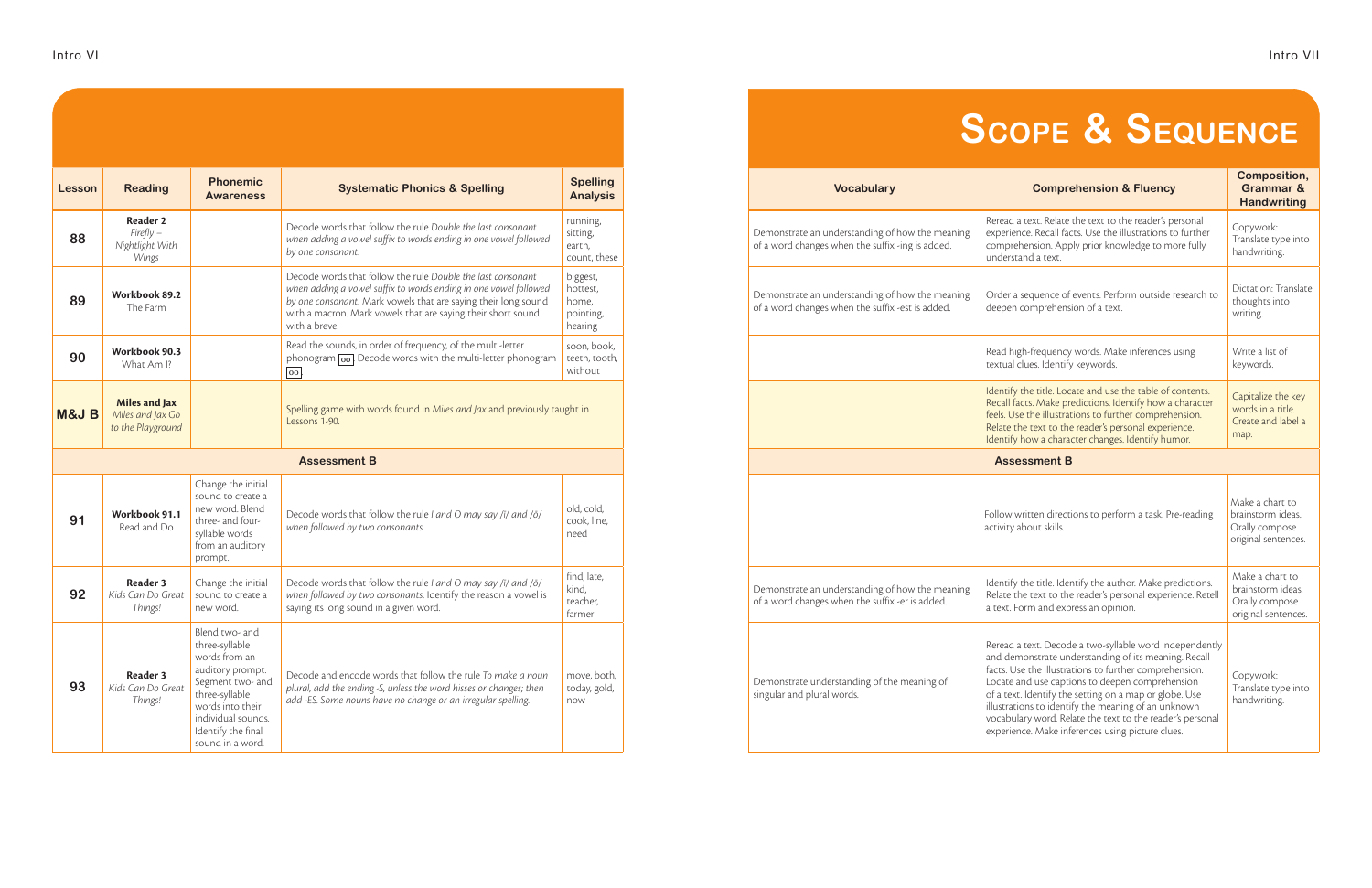| Lesson | <b>Reading</b>                                    | <b>Phonemic</b><br><b>Awareness</b>                                           | <b>Systematic Phonics &amp; Spelling</b>                                                                                                                                                                                                                                                                                                                                                                                                                                                            | <b>Spelling</b><br><b>Analysis</b>              |
|--------|---------------------------------------------------|-------------------------------------------------------------------------------|-----------------------------------------------------------------------------------------------------------------------------------------------------------------------------------------------------------------------------------------------------------------------------------------------------------------------------------------------------------------------------------------------------------------------------------------------------------------------------------------------------|-------------------------------------------------|
| 94     | Workbook 94.4<br>Find It!                         |                                                                               | Read the sound of the multi-letter phonogram [kn]. Decode<br>words with the multi-letter phonogram $\overline{\text{kn}}$ . Read the sounds, in<br>order of frequency, of the multi-letter phonogram es. Decode<br>words with the multi-letter phonogram es. Decode and encode<br>words that follow the rule To make a noun plural, add the ending<br>-S, unless the word hisses or changes; then add -ES. Some nouns<br>have no change or an irregular spelling.                                   | myself,<br>dresses,<br>know, floor,<br>door     |
| 95     |                                                   |                                                                               | Read the sound of the multi-letter phonogram $\boxed{gn}$ . Decode<br>words with the multi-letter phonogram $\boxed{gn}$ . Count the number<br>of syllables in a word.                                                                                                                                                                                                                                                                                                                              | sign, those,<br>school,<br>moon,<br>starting    |
| M&J C  | <b>Miles and Jax</b><br>Miles and Jax<br>Clean Up |                                                                               | Spelling game with words found in Miles and Jax and previously taught in<br>Lessons 1-95.                                                                                                                                                                                                                                                                                                                                                                                                           |                                                 |
|        |                                                   |                                                                               | <b>Assessment C</b>                                                                                                                                                                                                                                                                                                                                                                                                                                                                                 |                                                 |
| 96     | Workbook 96.2<br><b>Birds</b>                     | Segment three-<br>and four-syllable<br>words into their<br>individual sounds. | Mark vowels that are saying their long sound with a macron.<br>Mark vowels that are saying their short sound with a breve.<br>Decode two-syllable words that follow the rule A E O U usually<br>say their long sounds at the end of the syllable.                                                                                                                                                                                                                                                   | over, beside,<br>between.<br>feather,<br>going  |
| 97     | Reader 4<br>Ostriches                             |                                                                               | Read the sound of the multi-letter phonogram bu. Decode<br>words with the multi-letter phonogram [bu]. Count the number<br>of syllables in a word. Decode two-syllable words that follow the<br>rule A E O U usually say their long sounds at the end of the syllable.<br>Identify the reason a vowel is saying its long sound in a given word.                                                                                                                                                     | open, buy,<br>robot, other,<br>front            |
| 98     | <b>Reader 4</b><br>Ostriches                      |                                                                               | Read the sounds, in order of frequency, of the multi-letter<br>phonogram <u>gu</u> . Decode words with the multi-letter phonogram<br>$\left  \text{gu} \right $ . Identify the reason a vowel is saying its long sound in a given<br>word. Demonstrate an understanding that the schwa vowel<br>sound is a lazy sound where the mouth does not open as far and<br>that the sound is quieter and distorted. Identify a schwa sound in<br>a given word. Decode two-syllable words with a schwa sound. | about,<br>guide,<br>above,<br>before,<br>afraid |
| 99     | Workbook 99.2<br>Barn Activity                    | Change the initial<br>sound to create a<br>new word.                          | Read the sound of the multi-letter phonogram dge. Decode<br>words with the multi-letter phonogram $\sqrt{dge}$ . Identify the reason<br>a vowel is saying its long sound in a given word.                                                                                                                                                                                                                                                                                                           | bridge,<br>pretend,<br>real, more,<br>around    |

| <b>Spelling</b><br><b>Systematic Phonics &amp; Spelling</b><br><b>Analysis</b>                                                                                                                                                                                                                                                                                                                                                                                                |                                                 |  | <b>Vocabulary</b>                                                                                                                                                                         | <b>Comprehension &amp; Fluency</b>                                                                                                                                                                                                                                                                                                                                                                                     | <b>Composition,</b><br><b>Grammar &amp;</b><br><b>Handwriting</b>                                                                                         |
|-------------------------------------------------------------------------------------------------------------------------------------------------------------------------------------------------------------------------------------------------------------------------------------------------------------------------------------------------------------------------------------------------------------------------------------------------------------------------------|-------------------------------------------------|--|-------------------------------------------------------------------------------------------------------------------------------------------------------------------------------------------|------------------------------------------------------------------------------------------------------------------------------------------------------------------------------------------------------------------------------------------------------------------------------------------------------------------------------------------------------------------------------------------------------------------------|-----------------------------------------------------------------------------------------------------------------------------------------------------------|
| ad the sound of the multi-letter phonogram $\boxed{\text{kn}}$ . Decode<br>rds with the multi-letter phonogram [kn] Read the sounds, in<br>ler of frequency, of the multi-letter phonogram $\overline{\text{es}}$ Decode<br>rds with the multi-letter phonogram es. Decode and encode<br>rds that follow the rule To make a noun plural, add the ending<br>unless the word hisses or changes; then add -ES. Some nouns<br>e no change or an irregular spelling.               | myself,<br>dresses,<br>know, floor,<br>door     |  | Demonstrate understanding of the meaning<br>of singular and plural words. Recognize that<br>homophones are spelled in a different manner, sound<br>the same, and have different meanings. | Decode a sentence independently and demonstrate<br>understanding of its meaning. Perform outside research<br>to deepen comprehension of a text.                                                                                                                                                                                                                                                                        | Dictation: Translate<br>thoughts into<br>writing.                                                                                                         |
| ad the sound of the multi-letter phonogram <b>gn.</b> Decode<br>rds with the multi-letter phonogram $\boxed{gn}$ . Count the number<br>syllables in a word.                                                                                                                                                                                                                                                                                                                   | sign, those,<br>school,<br>moon,<br>starting    |  |                                                                                                                                                                                           | Read high-frequency words.                                                                                                                                                                                                                                                                                                                                                                                             | Make a chart to<br>brainstorm ideas.<br>Write an original<br>sentence. Capitalize<br>the first word of<br>a sentence. End a<br>sentence with a<br>period. |
| elling game with words found in Miles and Jax and previously taught in<br>sons 1-95.                                                                                                                                                                                                                                                                                                                                                                                          |                                                 |  |                                                                                                                                                                                           | Locate and use the table of contents. Identify a chapter<br>title. Identify the problem in a story. Retell a text. Recall<br>facts. Identify how a character feels. Relate the text to<br>the reader's personal experience. Use the illustrations<br>to further comprehension. Make inferences using<br>textual clues. Make inferences using picture clues. Make<br>predictions. Identify if the problem was resolved. | Capitalize the key<br>words in a title.<br>Write a to-do list.                                                                                            |
| <b>Assessment C</b>                                                                                                                                                                                                                                                                                                                                                                                                                                                           |                                                 |  |                                                                                                                                                                                           | <b>Assessment C</b>                                                                                                                                                                                                                                                                                                                                                                                                    |                                                                                                                                                           |
| rk vowels that are saying their long sound with a macron.<br>rk vowels that are saying their short sound with a breve.<br>code two-syllable words that follow the rule $A E O U$ usually<br>their long sounds at the end of the syllable.                                                                                                                                                                                                                                     | over, beside,<br>between,<br>feather,<br>going  |  |                                                                                                                                                                                           | Make inferences using textual clues.                                                                                                                                                                                                                                                                                                                                                                                   | Write a list of<br>keywords.                                                                                                                              |
| ad the sound of the multi-letter phonogram <b>bu</b> . Decode<br>rds with the multi-letter phonogram bu. Count the number<br>syllables in a word. Decode two-syllable words that follow the<br>A E O U usually say their long sounds at the end of the syllable.<br>ntify the reason a vowel is saying its long sound in a given word.                                                                                                                                        | open, buy,<br>robot, other,<br>front            |  |                                                                                                                                                                                           | Identify the title. Make predictions. Recall facts.                                                                                                                                                                                                                                                                                                                                                                    |                                                                                                                                                           |
| ad the sounds, in order of frequency, of the multi-letter<br>$\frac{1}{2}$ onogram $\frac{1}{8}$ u. Decode words with the multi-letter phonogram<br>I Identify the reason a vowel is saying its long sound in a given<br>rd. Demonstrate an understanding that the schwa vowel<br>and is a lazy sound where the mouth does not open as far and<br>t the sound is quieter and distorted. Identify a schwa sound in<br>iven word. Decode two-syllable words with a schwa sound. | about,<br>guide,<br>above,<br>before,<br>afraid |  | Demonstrate an understanding of how the<br>meaning of a word changes when the suffix-est is<br>added. Understand the actual sizes represented by<br>measurements.                         | Recall facts. Retell a text.                                                                                                                                                                                                                                                                                                                                                                                           | Copywork:<br>Translate type into<br>handwriting.                                                                                                          |
| ad the sound of the multi-letter phonogram dge. Decode<br>rds with the multi-letter phonogram dge. Identify the reason<br>owel is saying its long sound in a given word.                                                                                                                                                                                                                                                                                                      | bridge,<br>pretend,<br>real, more,<br>around    |  |                                                                                                                                                                                           | Follow written directions to perform a task. Perform<br>outside research to deepen comprehension of a text.                                                                                                                                                                                                                                                                                                            | Dictation: Translate<br>thoughts into<br>writing.                                                                                                         |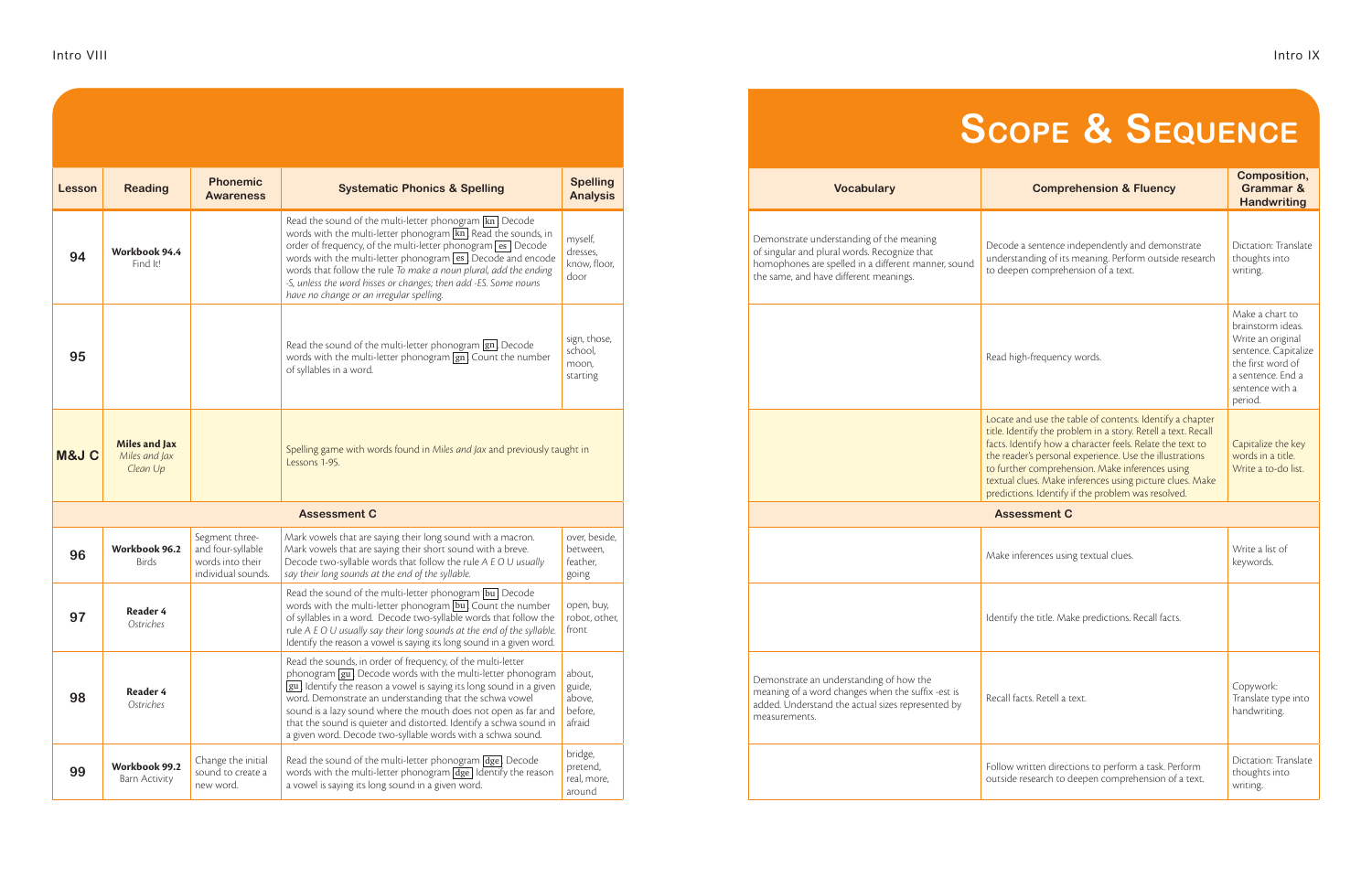| Lesson          | <b>Reading</b>                                                                   | <b>Phonemic</b><br><b>Awareness</b> | <b>Systematic Phonics &amp; Spelling</b>                                                                                                                                                                                                                                                                                                                                                                                                      | <b>Spelling</b><br><b>Analysis</b>              |
|-----------------|----------------------------------------------------------------------------------|-------------------------------------|-----------------------------------------------------------------------------------------------------------------------------------------------------------------------------------------------------------------------------------------------------------------------------------------------------------------------------------------------------------------------------------------------------------------------------------------------|-------------------------------------------------|
| 100             |                                                                                  |                                     | Read the sound of the multi-letter phonogram $\boxed{ph}$ . Decode<br>words with the multi-letter phonogram $\boxed{\text{ph}}$ .                                                                                                                                                                                                                                                                                                             | again,<br>phone,<br>below, spell,<br>our        |
| <b>M&amp;JD</b> | <b>Miles and Jax</b><br>Miles and Jax<br>Go Camping                              |                                     | Spelling game with words found in Miles and Jax and previously taught in<br>Lessons 1-100.                                                                                                                                                                                                                                                                                                                                                    |                                                 |
|                 |                                                                                  |                                     | <b>Assessment D</b>                                                                                                                                                                                                                                                                                                                                                                                                                           |                                                 |
| 101             | Workbook 101.3<br>Put it There!                                                  |                                     | Decode words that follow the rule C always softens to /s when<br>followed by E, I, or Y. Otherwise, C says /k/. Count the number of<br>syllables in a word.                                                                                                                                                                                                                                                                                   | center, look,<br>circus,<br>computer,<br>camera |
| 102             | <b>Reader 5</b><br>Robots                                                        |                                     | Read the sounds, in order of frequency, of the multi-letter<br>phonogram ei. Decode words with the multi-letter phonogram<br>ei. Decode words that follow the silent final E rule The C says<br>/s/ because of the E. Identify the reason C is saying /k/ or /s/ in a<br>given word. Decode words with an exception to the phonograms<br>or spelling rules. Identify which parts of the word follow the rules,<br>and identify the exception. | water, their,<br>race, eat,<br>bounce           |
| 103             | <b>Reader 5</b><br>Robots                                                        |                                     | Read the sounds, in order of frequency, of the multi-letter<br>phonogram ey. Decode words with the multi-letter phonogram<br>ey. Explain why the silent final E is needed in a given word.                                                                                                                                                                                                                                                    | face, they,<br>reuse,<br>group,<br>return       |
| 104             | Workbook 104.3<br>What Are They?                                                 |                                     | Read the sounds, in order of frequency, of the multi-letter<br>phonogram eigh. Decode words with the multi-letter<br>phonogram $\boxed{\text{eigh}}$ . Decode words that follow the rule G may<br>soften to /j/ only when followed by E, I, or Y. Otherwise G says /g/.<br>Identify the reason G is saying $/g/$ or /j/ in a given word.                                                                                                      | eight,<br>replace,<br>gem, sound,<br>gym        |
| 105             |                                                                                  |                                     | Demonstrate an understanding that all syllables must have a<br>vowel, and apply this knowledge by counting the number of<br>vowels in a written word to count the number of syllables. Read<br>the sound of the multi-letter phonogram cei. Decode words<br>with the multi-letter phonogram cei . Decode words that<br>follow the silent final E rule The C says /s/ and the G says /j/<br>because of the E.                                  | even, large,<br>ceiling,<br>page, often         |
| <b>M&amp;JE</b> | <b>Miles and Jax</b><br><b>Master Planners</b><br>Miles and Jax<br>Solve a Crime |                                     | Spelling game with words found in Miles and Jax - Master Planners and<br>previously taught in Lessons 1-105.                                                                                                                                                                                                                                                                                                                                  |                                                 |

| <b>Systematic Phonics &amp; Spelling</b>                                                                                                                                                                                                                                                                                                                                         | <b>Spelling</b><br><b>Analysis</b>              |                                                                                                     | Vocabulary | <b>Comprehension &amp; Fluency</b>                                                                                                                                                                                                                                                                                                                                                                | <b>Composition,</b><br><b>Grammar &amp;</b><br><b>Handwriting</b>                                            |
|----------------------------------------------------------------------------------------------------------------------------------------------------------------------------------------------------------------------------------------------------------------------------------------------------------------------------------------------------------------------------------|-------------------------------------------------|-----------------------------------------------------------------------------------------------------|------------|---------------------------------------------------------------------------------------------------------------------------------------------------------------------------------------------------------------------------------------------------------------------------------------------------------------------------------------------------------------------------------------------------|--------------------------------------------------------------------------------------------------------------|
| ad the sound of the multi-letter phonogram <b>ph</b> . Decode<br>rds with the multi-letter phonogram $\boxed{\text{ph}}$                                                                                                                                                                                                                                                         | again,<br>phone,<br>below, spell,<br>our        |                                                                                                     |            | Read high-frequency words.                                                                                                                                                                                                                                                                                                                                                                        | Write a list of<br>keywords.                                                                                 |
| elling game with words found in Miles and Jax and previously taught in                                                                                                                                                                                                                                                                                                           |                                                 |                                                                                                     |            | Locate and use the table of contents. Recall facts. Use<br>the illustrations to further comprehension. Retell a text.<br>Relate the text to the reader's personal experience.<br>Identify how a character feels. Analyze the author's<br>purpose for writing a text. (To inform, to entertain)<br>Form and express an opinion. Provide supporting<br>reasons from the text to support an opinion. | Capitalize the key<br>words in a title.<br>Write a packing list.                                             |
|                                                                                                                                                                                                                                                                                                                                                                                  |                                                 |                                                                                                     |            | <b>Assessment D</b>                                                                                                                                                                                                                                                                                                                                                                               |                                                                                                              |
| code words that follow the rule C always softens to /s when<br>owed by E, I, or Y. Otherwise, C says /k/. Count the number of                                                                                                                                                                                                                                                    | center, look,<br>circus,<br>computer,<br>camera | Demonstrate an understanding of how the meaning<br>of a word changes when the suffix -ing is added. |            | Pre-reading activity about robots. Follow written<br>directions to perform a task.                                                                                                                                                                                                                                                                                                                |                                                                                                              |
|                                                                                                                                                                                                                                                                                                                                                                                  | water, their,<br>race, eat,<br>bounce           | Count the number of morphemes in a word.                                                            |            | Identify the title. Make predictions. Relate the text to<br>the reader's personal experience. Form and express an<br>opinion. Retell a text. Use morphemes to identify the<br>meaning of an unknown vocabulary word.                                                                                                                                                                              |                                                                                                              |
| $\frac{1}{2}$ onogram $\boxed{\mathrm{ey}}$ . Decode words with the multi-letter phonogram<br>. Explain why the silent final E is needed in a given word.                                                                                                                                                                                                                        | face, they,<br>reuse,<br>group,<br>return       | Demonstrate an understanding of how the meaning<br>of a word changes when the prefix re- is added.  |            | Recall facts. Use the illustrations to further<br>comprehension. Identify unknown vocabulary which<br>hinders full comprehension of the text.                                                                                                                                                                                                                                                     | Copywork:<br>Translate type into<br>handwriting.                                                             |
| ad the sounds, in order of frequency, of the multi-letter<br>onogram eigh. Decode words that follow the rule G may<br>ten to /j/ only when followed by E, I, or Y. Otherwise G says /g/.                                                                                                                                                                                         | eight,<br>replace,<br>gem, sound,<br>gym        |                                                                                                     |            | Identify keywords. Make inferences using textual clues.<br>Perform outside research to deepen comprehension of a<br>text. Pause for commas.                                                                                                                                                                                                                                                       | Write a list of<br>keywords. Use<br>commas in a series.<br>Dictation: Translate<br>thoughts into<br>writing. |
| monstrate an understanding that all syllables must have a<br>wel, and apply this knowledge by counting the number of<br>wels in a written word to count the number of syllables. Read<br>sound of the multi-letter phonogram ceil. Decode words<br>h the multi-letter phonogram $\sqrt{cei}$ . Decode words that<br>ow the silent final E rule The C says /s/ and the G says /j/ | even, large,<br>ceiling,<br>page, often         |                                                                                                     |            | Read high-frequency words.                                                                                                                                                                                                                                                                                                                                                                        | Write a to-do list.<br>Use commas in<br>a series. Write an<br>original sentence.                             |
| elling game with words found in Miles and Jax - Master Planners and                                                                                                                                                                                                                                                                                                              |                                                 |                                                                                                     |            | Identify the title. Make predictions. Locate and use the<br>table of contents. Identify a chapter title. Recall facts.<br>Identify how a character feels. Make a prediction using<br>the illustrations. Make predictions. Retell a text. Relate<br>the text to the reader's personal experience.                                                                                                  | Capitalize the key<br>words in a title.<br>Write a list of<br>keywords.                                      |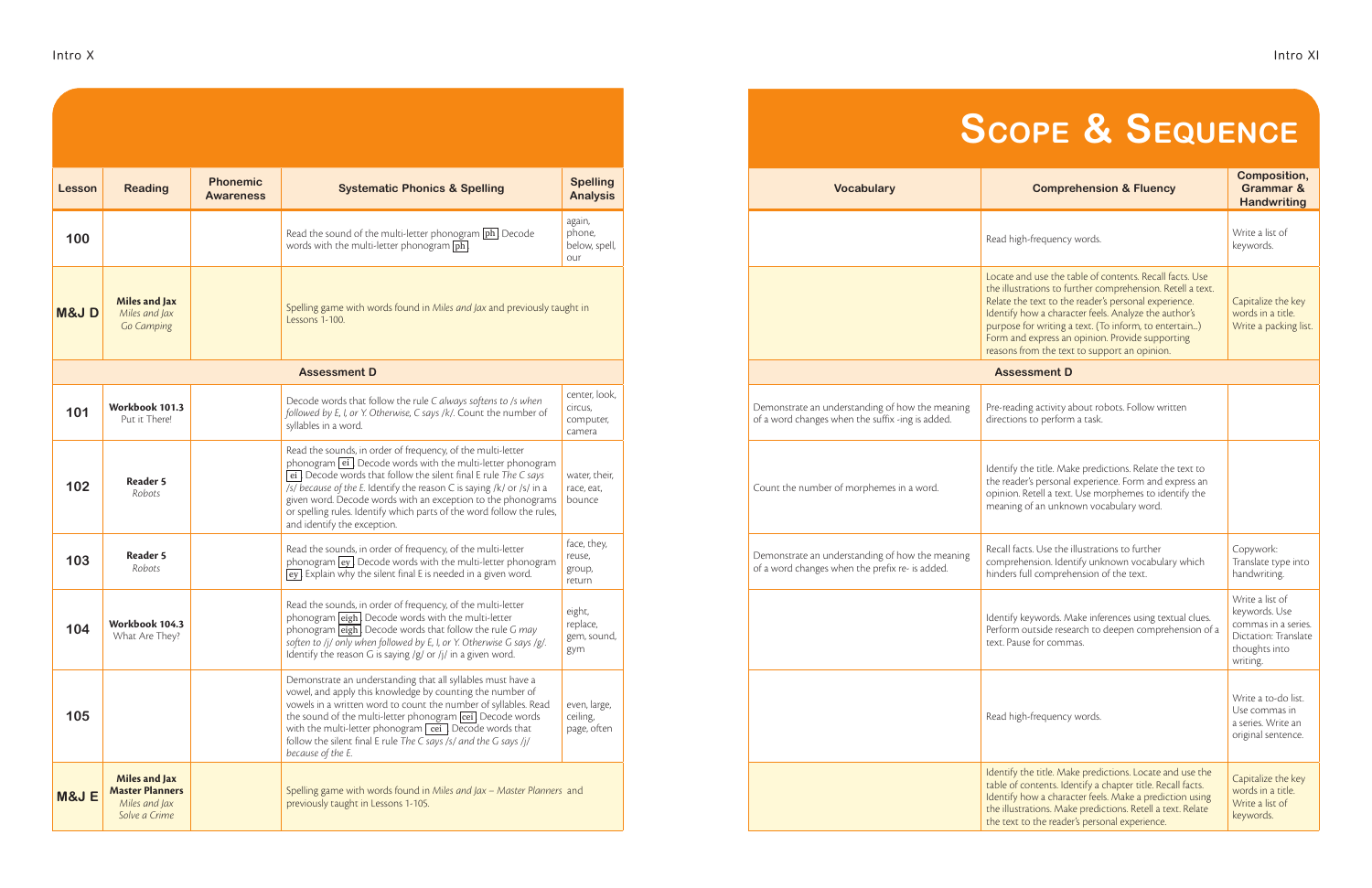| Lesson              | <b>Reading</b>                                                                              | <b>Phonemic</b><br><b>Awareness</b>    | <b>Systematic Phonics &amp; Spelling</b>                                                                                                                                                                                                                                                                                                                                                                                                 | <b>Spelling</b><br><b>Analysis</b>                    |  |  |  |
|---------------------|---------------------------------------------------------------------------------------------|----------------------------------------|------------------------------------------------------------------------------------------------------------------------------------------------------------------------------------------------------------------------------------------------------------------------------------------------------------------------------------------------------------------------------------------------------------------------------------------|-------------------------------------------------------|--|--|--|
| <b>Assessment E</b> |                                                                                             |                                        |                                                                                                                                                                                                                                                                                                                                                                                                                                          |                                                       |  |  |  |
| 106                 | Workbook 106.2<br>Fred                                                                      |                                        | Decode words that follow the silent final E rule Every syllable<br>must have a written vowel.                                                                                                                                                                                                                                                                                                                                            | apple,<br>orange,<br>little,<br>together,<br>food     |  |  |  |
| 107                 | Reader 6<br>Dolphins                                                                        |                                        | Read the sounds, in order of frequency, of the multi-letter<br>phonogram ew. Decode words with the multi-letter phonogram<br>ew. Explain why the silent final E is needed in a given word.<br>Decode two-syllable words that follow the rule A E O U usually<br>say their long sounds at the end of the syllable. Decode two-<br>syllable words with double consonants in the middle of the<br>word. Identify open and closed syllables. | new, table,<br>purple,<br>letter,<br>brown            |  |  |  |
| 108                 | Reader 6<br>Dolphins                                                                        |                                        | Read the sound of the multi-letter phonogram ui. Decode<br>words with the multi-letter phonogram $\overline{u}$ . Decode words<br>that follow the silent final E rule Add an E to make the word look<br>bigger.                                                                                                                                                                                                                          | are, uncle,<br>fruit, shape,<br>huge                  |  |  |  |
| 109                 | Workbook 109.2<br>Star                                                                      | Identify the final<br>sound in a word. | Decode words that follow the silent final E rule Add an E to keep<br>singular words that end in the letter -S from looking plural.                                                                                                                                                                                                                                                                                                       | horse,<br>swimsuit,<br>house,<br>change,<br>fisherman |  |  |  |
| 110                 | Workbook 110.3<br>Mice                                                                      |                                        | Read the sounds, in order of frequency, of the multi-letter<br>phonogram oe. Decode words with the multi-letter phonogram<br>oe. Decode words that have an unseen reason for a silent final E.<br>Explain why the silent final E is needed in a given word.                                                                                                                                                                              | come,<br>some, were,<br>mouse, toes                   |  |  |  |
| M&J F               | <b>Miles and Jax</b><br><b>Master Planners</b><br>Miles and Jax<br><b>Build a Treehouse</b> |                                        | Spelling game with words found in Miles and Jax - Master Planners and<br>previously taught in Lessons 1-110.                                                                                                                                                                                                                                                                                                                             |                                                       |  |  |  |
|                     |                                                                                             |                                        | <b>Assessment F</b>                                                                                                                                                                                                                                                                                                                                                                                                                      |                                                       |  |  |  |
| 111                 | Workbook 111.2<br>Reading Practice                                                          |                                        | Read the sounds, in order of frequency, of the multi-letter<br>phonogram ed. Decode words with the multi-letter phonogram<br>ed. Decode three-syllable words.                                                                                                                                                                                                                                                                            | done,<br>planted,<br>pushed,<br>called,<br>tunnels    |  |  |  |

| <b>Spelling</b><br><b>Systematic Phonics &amp; Spelling</b><br><b>Analysis</b>                                                                                                                                                                                                                                                                                                                                         |                                                       | <b>Vocabulary</b>                                                                                                                                                 | <b>Comprehension &amp; Fluency</b>                                                                                                                                                                                                                                                                                                                                                                                                                                                  | <b>Composition,</b><br><b>Grammar &amp;</b><br><b>Handwriting</b>                             |  |  |
|------------------------------------------------------------------------------------------------------------------------------------------------------------------------------------------------------------------------------------------------------------------------------------------------------------------------------------------------------------------------------------------------------------------------|-------------------------------------------------------|-------------------------------------------------------------------------------------------------------------------------------------------------------------------|-------------------------------------------------------------------------------------------------------------------------------------------------------------------------------------------------------------------------------------------------------------------------------------------------------------------------------------------------------------------------------------------------------------------------------------------------------------------------------------|-----------------------------------------------------------------------------------------------|--|--|
| <b>Assessment E</b>                                                                                                                                                                                                                                                                                                                                                                                                    |                                                       |                                                                                                                                                                   | <b>Assessment E</b>                                                                                                                                                                                                                                                                                                                                                                                                                                                                 |                                                                                               |  |  |
| code words that follow the silent final E rule Every syllable<br>st have a written vowel.                                                                                                                                                                                                                                                                                                                              | apple,<br>orange,<br>little,<br>together,<br>food     |                                                                                                                                                                   | Decode a sentence independently and demonstrate<br>understanding of its meaning. Identify paragraphs.<br>Identify the main idea of a paragraph. Identify key details<br>in a text.                                                                                                                                                                                                                                                                                                  |                                                                                               |  |  |
| ad the sounds, in order of frequency, of the multi-letter<br>onogram ew. Decode words with the multi-letter phonogram<br>Explain why the silent final E is needed in a given word.<br>code two-syllable words that follow the rule $A E O U$ usually<br>their long sounds at the end of the syllable. Decode two-<br>able words with double consonants in the middle of the<br>rd. Identify open and closed syllables. | new, table,<br>purple,<br>letter,<br>brown            |                                                                                                                                                                   | Identify the title. Relate the text to the reader's personal<br>experience. Retell a text.                                                                                                                                                                                                                                                                                                                                                                                          |                                                                                               |  |  |
| ad the sound of the multi-letter phonogram ui Decode<br>rds with the multi-letter phonogram $\overline{\mathbf{u}}$ . Decode words<br>t follow the silent final E rule Add an E to make the word look                                                                                                                                                                                                                  | are, uncle,<br>fruit, shape,<br>huge                  | Demonstrate an understanding of how the<br>meaning of a word changes when the prefix un- is<br>added. Understand the actual sizes represented by<br>measurements. | Reread a text. Identify the title. Identify paragraphs.<br>Identify the main idea of a paragraph. Identify keywords.<br>Recall facts. Relate the text to the reader's personal<br>experience. Use context to identify the meaning of an<br>unknown vocabulary word. Use morphemes to identify<br>the meaning of an unknown vocabulary word. Use the<br>illustrations to further comprehension.                                                                                      | Copywork:<br>Translate type into<br>handwriting.                                              |  |  |
| code words that follow the silent final E rule Add an E to keep<br>gular words that end in the letter -S from looking plural.                                                                                                                                                                                                                                                                                          | horse,<br>swimsuit,<br>house,<br>change,<br>fisherman |                                                                                                                                                                   | Reread a text. Identify paragraphs. Identify the main idea<br>of a paragraph.                                                                                                                                                                                                                                                                                                                                                                                                       | Dictation: Translate<br>thoughts into<br>writing.                                             |  |  |
| ad the sounds, in order of frequency, of the multi-letter<br>onogram <b>oe</b> Decode words with the multi-letter phonogram<br>.<br>I Decode words that have an unseen reason for a silent final E.<br>plain why the silent final E is needed in a given word.                                                                                                                                                         | come,<br>some, were,<br>mouse, toes                   |                                                                                                                                                                   | Read high-frequency words. Identify paragraphs. Identify<br>keywords. Identify the narrator. Use the illustrations to<br>further comprehension. Explain how illustrations relate<br>to a text.                                                                                                                                                                                                                                                                                      | Write a list of<br>keywords. Write<br>a sentence from<br>keywords.                            |  |  |
| elling game with words found in Miles and Jax - Master Planners and<br>viously taught in Lessons 1-110.                                                                                                                                                                                                                                                                                                                |                                                       |                                                                                                                                                                   | Locate and use the table of contents. Identify a chapter<br>title. Make predictions. Test if a prediction was correct.<br>Summarize a text. Relate the text to the reader's<br>personal experience. Use the illustrations to further<br>comprehension. Identify how a character feels. Recall<br>facts. Identify the problem in a story. Identify how the<br>problem was solved. Form and express an opinion.<br>Provide supporting reasons from the text to support an<br>opinion. | Capitalize the key<br>words in a title.<br>Design and label a<br>treehouse.                   |  |  |
| <b>Assessment F</b>                                                                                                                                                                                                                                                                                                                                                                                                    |                                                       |                                                                                                                                                                   | <b>Assessment F</b>                                                                                                                                                                                                                                                                                                                                                                                                                                                                 |                                                                                               |  |  |
| ad the sounds, in order of frequency, of the multi-letter<br>onogram ed Decode words with the multi-letter phonogram<br>Decode three-syllable words.                                                                                                                                                                                                                                                                   | done,<br>planted,<br>pushed,<br>called,<br>tunnels    | Demonstrate an understanding of how the meaning<br>of a word changes when the suffix -ed is added.                                                                | Decode a three-syllable word independently and<br>demonstrate understanding of its meaning. Pre-reading<br>activity about Vietnam.                                                                                                                                                                                                                                                                                                                                                  | Identify descriptive<br>words. Compose<br>an original sentence<br>using descriptive<br>words. |  |  |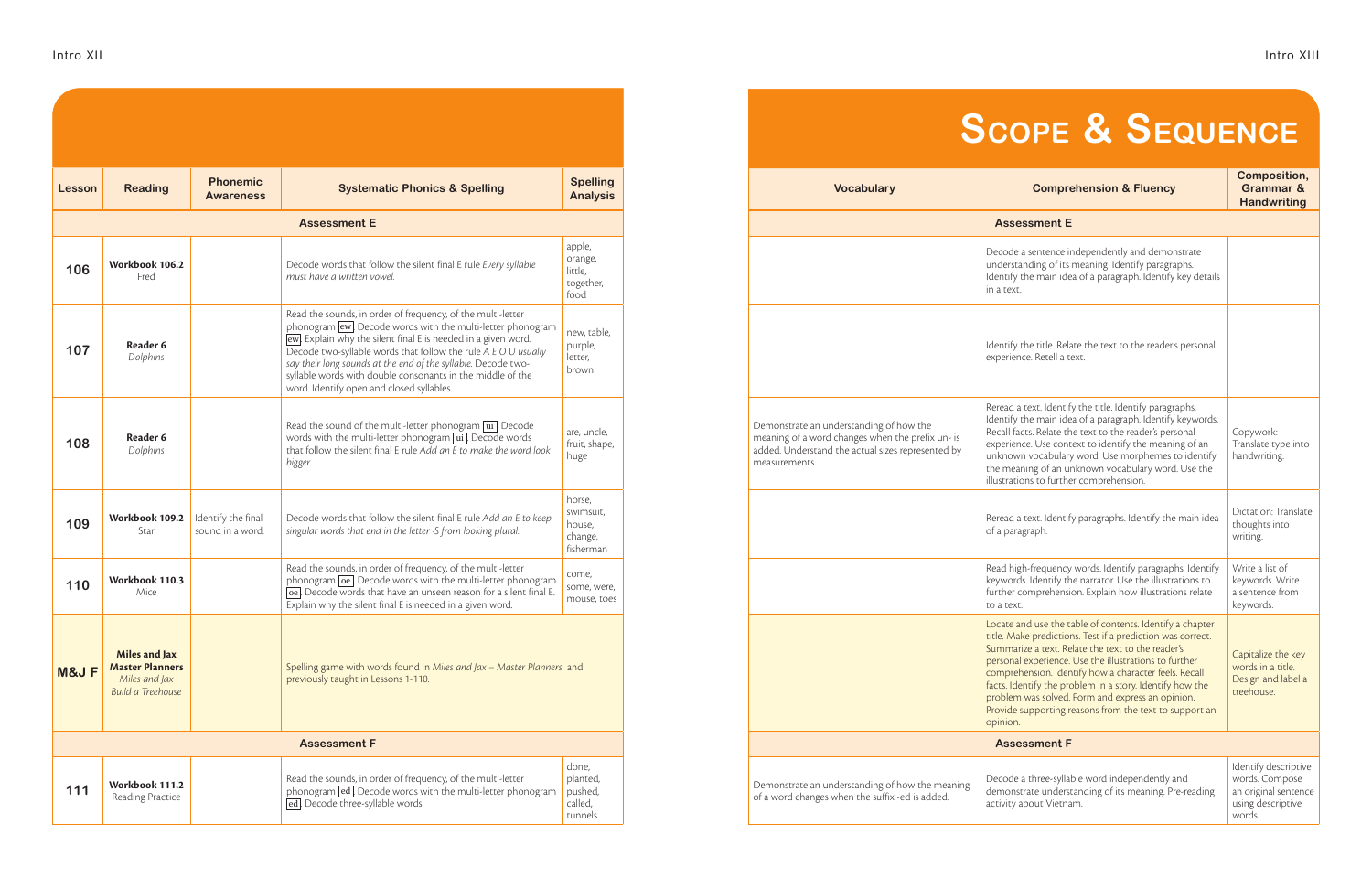| Lesson           | <b>Reading</b>                                                              | <b>Phonemic</b><br><b>Awareness</b> | <b>Systematic Phonics &amp; Spelling</b>                                                                                                                                                                                                          | <b>Spelling</b><br><b>Analysis</b>               |
|------------------|-----------------------------------------------------------------------------|-------------------------------------|---------------------------------------------------------------------------------------------------------------------------------------------------------------------------------------------------------------------------------------------------|--------------------------------------------------|
| 112              | Reader 7<br>Ha Long Bay                                                     |                                     | Read the sound of the multi-letter phonogram aw]. Decode<br>words with the multi-letter phonogram aw.                                                                                                                                             | missed,<br>saw, draw,<br>person,<br>followed     |
| 113              | Reader 7<br>Ha Long Bay                                                     |                                     | Decode words that follow the rule Y says /ē/ only at the end of a<br>multi-syllable word. Count the number of syllables in a word.                                                                                                                | city,<br>invented,<br>happy, area,<br>instead    |
| 114              | Workbook 114.2<br>The Myth of<br>Ha Long Bay                                |                                     | Read the sound of the multi-letter phonogram au. Decode<br>words with the multi-letter phonogram [au]. Decode words that<br>follow the rule Y says /ē/ only at the end of a multi-syllable word.                                                  | baby,<br>twelve,<br>copy,<br>because,<br>story   |
| 115              | Workbook 115.3<br><b>Ball Game</b>                                          |                                     | Read the sounds, in order of frequency, of the multi-letter<br>phonogram augh. Decode words with the multi-letter<br>phonogram $\alpha$ augh. Decode words that follow the rule Y says / $\bar{e}$ /<br>only at the end of a multi-syllable word. | laugh, many,<br>taught,<br>here, there           |
| <b>M&amp;J G</b> | Miles and Jax<br><b>Master Planners</b><br>Miles and Jax<br>Make a Surprise |                                     | Spelling game with words found in Miles and Jax - Master Planners and<br>previously taught in Lessons 1-115.                                                                                                                                      |                                                  |
|                  |                                                                             |                                     | <b>Assessment G</b>                                                                                                                                                                                                                               |                                                  |
| 116              | Workbook 116.4<br>Gondola                                                   |                                     | Read the sounds, in order of frequency, of the multi-letter<br>phonogram ie. Decode words with the multi-letter phonogram<br>ie. Decode words with a silent L.                                                                                    | fields,<br>walking,<br>talked, early,<br>fullest |
| 117              | Reader 8<br>Rickshaws                                                       |                                     | Decode words with a silent L.                                                                                                                                                                                                                     | would,<br>could,<br>should,<br>each, hold        |
| 118              | Reader 8<br>Rickshaws                                                       |                                     | Read the sound of the multi-letter phonogram $\boxed{\text{ti}}$ . Decode<br>words with the multi-letter phonogram $\boxed{\text{ti}}$ .                                                                                                          | better,<br>action,<br>station,<br>away, across   |

| <b>Spelling</b><br><b>Analysis</b>            | <b>Vocabulary</b>                                                                                                                                                                         | <b>Comprehension &amp; Fluency</b>                                                                                                                                                                                                                                                                                                                                                                                                                        | <b>Composition,</b><br><b>Grammar &amp;</b><br><b>Handwriting</b>                 |
|-----------------------------------------------|-------------------------------------------------------------------------------------------------------------------------------------------------------------------------------------------|-----------------------------------------------------------------------------------------------------------------------------------------------------------------------------------------------------------------------------------------------------------------------------------------------------------------------------------------------------------------------------------------------------------------------------------------------------------|-----------------------------------------------------------------------------------|
| nissed,<br>aw, draw,<br>person,<br>ollowed    | Demonstrate an understanding of how the meaning<br>of a word changes when the suffix -ed is added.                                                                                        | Identify the title. Recall facts. Use context to identify the<br>meaning of an unknown vocabulary word. Identify non-<br>English words in a text. Form and express an opinion.<br>Retell a text.                                                                                                                                                                                                                                                          | Copywork:<br>Translate type into<br>handwriting.                                  |
| :ity,<br>nvented,<br>appy, area,<br>nstead    | Demonstrate an understanding of how the meaning<br>of a word changes when the suffix -ed is added.<br>Identify antonyms as words that are opposites.<br>Identify words that are antonyms. | Reread a text. Use context to identify the meaning of an<br>unknown vocabulary word. Identify the setting on a map<br>or globe. Explain how illustrations relate to a text. Recall<br>facts. Relate the text to the reader's personal experience.<br>Use the illustrations to further comprehension. Discuss<br>cultural differences and similarities. Form and express<br>an opinion. Provide supporting reasons from the text to<br>support an opinion. | Dictation: Translate<br>thoughts into<br>writing.                                 |
| aby,<br>welve,<br>:ору,<br>pecause,<br>tory   |                                                                                                                                                                                           | Identify myths. Identify a text as fiction or non-fiction.<br>Perform outside research to deepen comprehension of<br>a text.                                                                                                                                                                                                                                                                                                                              | Use descriptive<br>words. Write a list<br>of keywords.                            |
| augh, many,<br>aught,<br>ere, there           |                                                                                                                                                                                           | Read high frequency words. Decode a sentence<br>independently and demonstrate understanding of its<br>meaning.                                                                                                                                                                                                                                                                                                                                            | Create a travel<br>brochure. Use<br>descriptive words.                            |
| and                                           |                                                                                                                                                                                           | Locate and use the table of contents. Make predictions.<br>Make a prediction using the illustrations. Summarize a<br>text. Make inferences. Recall facts. Identify humor. Read<br>with expression. Test if a prediction was correct. Identify<br>how a character feels. Relate the text to the reader's<br>personal experience.                                                                                                                           | Capitalize the key<br>words in a title.<br>Write the steps to<br>make applesauce. |
|                                               |                                                                                                                                                                                           | <b>Assessment G</b>                                                                                                                                                                                                                                                                                                                                                                                                                                       |                                                                                   |
| ields,<br>valking,<br>alked, early,<br>ullest | Demonstrate an understanding of how the meaning<br>of a word changes when the prefix un- is added.                                                                                        | Pre-reading activity about transportation. Recall facts.<br>Make inferences using textual clues. Identify keywords.<br>Make inferences using picture clues.                                                                                                                                                                                                                                                                                               | Write a list of<br>keywords.                                                      |
| vould,<br>:ould,<br>hould,<br>ach, hold       | Demonstrate an understanding of how the meaning<br>of a word changes when the prefix un- is added.                                                                                        | Read high frequency words. Identify the title. Use<br>context to identify the meaning of an unknown<br>vocabulary word. Make predictions about the text using<br>the title and cover. Recall facts.                                                                                                                                                                                                                                                       | Copywork:<br>Translate type into<br>handwriting.                                  |
| detter,<br>iction,<br>tation,<br>way, across  |                                                                                                                                                                                           | Reread a text. Recall facts. Identify the setting on a<br>map or globe. Locate and use captions to deepen<br>comprehension of a text. Retell a text.                                                                                                                                                                                                                                                                                                      | Dictation: Translate<br>thoughts into<br>writing.                                 |
|                                               |                                                                                                                                                                                           |                                                                                                                                                                                                                                                                                                                                                                                                                                                           |                                                                                   |